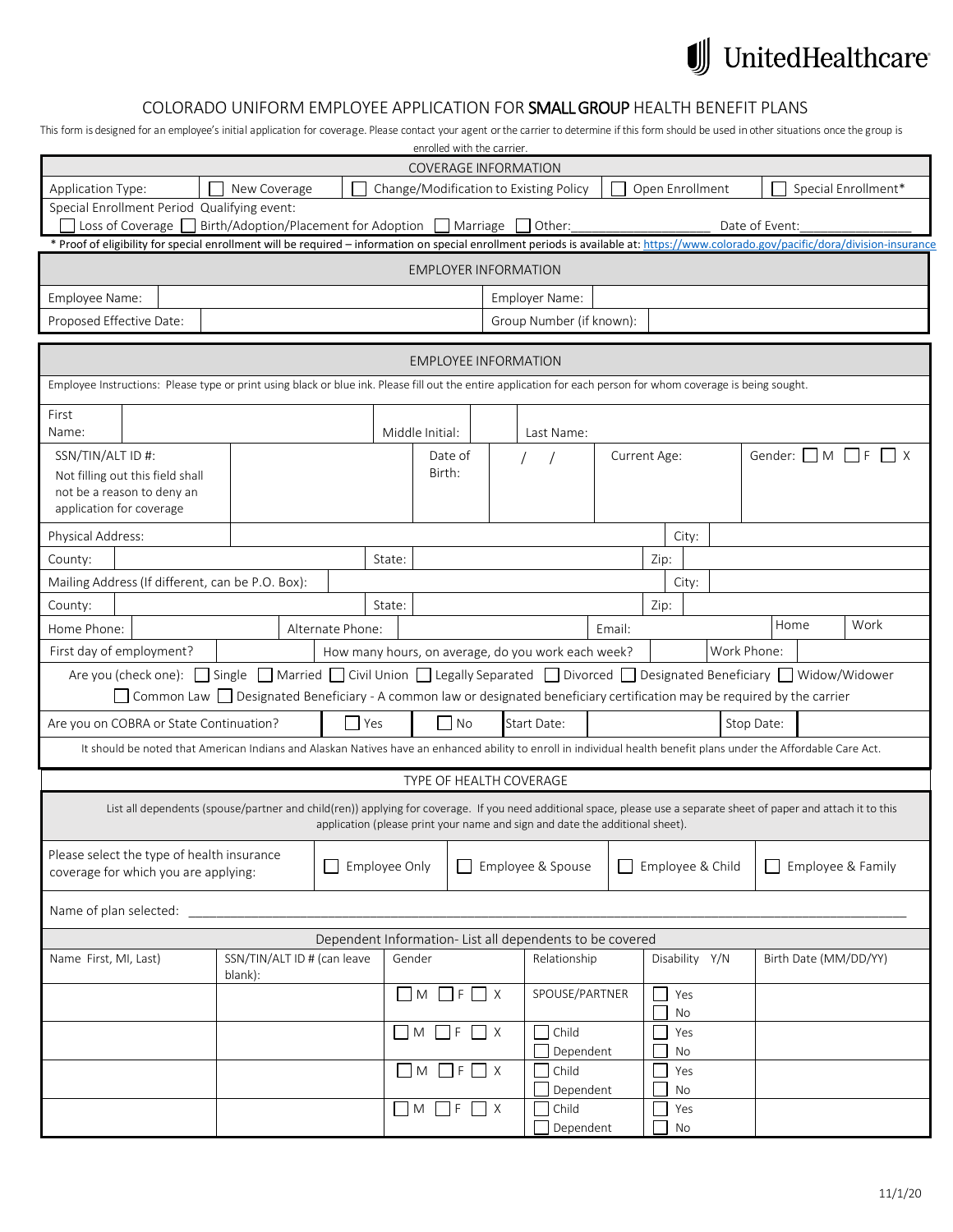Employee Name: Employer Name:

| TOBACCO USE                                                                                                                                                                                                                                                                                                                                                                                                                                                                                                                                                                                                           |                           |
|-----------------------------------------------------------------------------------------------------------------------------------------------------------------------------------------------------------------------------------------------------------------------------------------------------------------------------------------------------------------------------------------------------------------------------------------------------------------------------------------------------------------------------------------------------------------------------------------------------------------------|---------------------------|
| Please answer the following questions to the best of your knowledge. 45 CFR 147.102(a)(1)(iv) "For purposes of this section, tobacco use means use of<br>tobacco on average four or more times per week within no longer than the past 6 months. This includes all tobacco products, except that tobacco use does<br>not include religious or ceremonial use of tobacco. Further, tobacco use must be defined in terms of when a tobacco product was last used."<br>Has anyone named in this application used tobacco or smokeless tobacco during the past 6 months? If yes, provide the information requested below. |                           |
| Name of Person                                                                                                                                                                                                                                                                                                                                                                                                                                                                                                                                                                                                        | Used Tobacco Products     |
|                                                                                                                                                                                                                                                                                                                                                                                                                                                                                                                                                                                                                       | $ $ Yes<br>N <sub>O</sub> |
|                                                                                                                                                                                                                                                                                                                                                                                                                                                                                                                                                                                                                       | <b>No</b><br>Yes          |
| EMPLOYEE/DEPENDENT WAIVER OF COVERAGE                                                                                                                                                                                                                                                                                                                                                                                                                                                                                                                                                                                 |                           |

## EMPLOYEE/DEPENDENT WAIVER OF COVERAGE

Complete this section ONLY if you are not enrolling yourself or your spouse/partner or dependents. Waiver must be completed for all of your dependents to be eligible for enrollment on this plan in the event of changing circumstances. I understand that I am eligible to apply for group health coverage through my employer. I do NOT want, and hereby waive, group health coverage for:

|                | Name (Last, First, MI) | <b>Birth Date</b><br>(Mo/Day/Year) |
|----------------|------------------------|------------------------------------|
| Employee       |                        |                                    |
| Spouse/Partner |                        |                                    |
| Dependent 1    |                        |                                    |
| Dependent 2    |                        |                                    |
| Dependent 3    |                        |                                    |
| Dependent 4    |                        |                                    |
| Dependent 5    |                        |                                    |
| Dependent 6    |                        |                                    |

|                         | I am waiving group health coverage for myself and/or the dependents listed above because (check all that apply, copy of ID card may be required): |
|-------------------------|---------------------------------------------------------------------------------------------------------------------------------------------------|
|                         | I am covered under my spouse/partner's group policy                                                                                               |
|                         | My spouse/partner is covered under another plan (including this plan, if spouse/partner is also an employee)                                      |
|                         | My dependents are covered under another plan                                                                                                      |
|                         | I wish to continue other coverage obtained through an Individual Plan or Medicare                                                                 |
| Other (Please explain): |                                                                                                                                                   |
|                         |                                                                                                                                                   |

WAIVER: I certify that I have been given the opportunity to apply for group health coverage and decline to enroll as indicated above, on behalf of myself, my spouse/partner and my dependent child(ren). I understand that by signing this waiver, I, my spouse/partner, and my dependent child(ren) forfeit the right to coverage. I was not pressured, forced or unfairly induced by my employer, the agent or the carrier(s) into waiving or declining the group health coverage. If in the future I apply for coverage, I, my spouse/partner, or any of my dependent child(ren) may be treated as a late enrollee and subject to postponement of coverage for up to 12 months.

I understand that if I am declining enrollmentfor myself, my spouse/partner, or my dependent child(ren) because of other health coverage, I may, in the future, be able to enroll myself, my spouse/partner, or my dependent child(ren) in this plan, as required by law, provided that I request enrollment within 30 days after my other health coverage ends or a qualifying event occurs. If I do not request enrollment within 30 days of the above events, I understand that I may not be able to enroll for coverage until my company's Open Enrollment period. I understand that I can obtain information related to my enrollment eligibility from my employer or small group health carrier.

Signature of Employee:\_\_\_\_\_\_\_\_\_\_\_\_\_\_\_\_\_\_\_\_\_\_\_\_\_\_\_\_\_\_\_\_\_\_\_\_\_\_\_\_\_\_\_ Date Signed:\_\_\_\_\_\_\_\_\_\_\_\_\_\_\_\_\_\_\_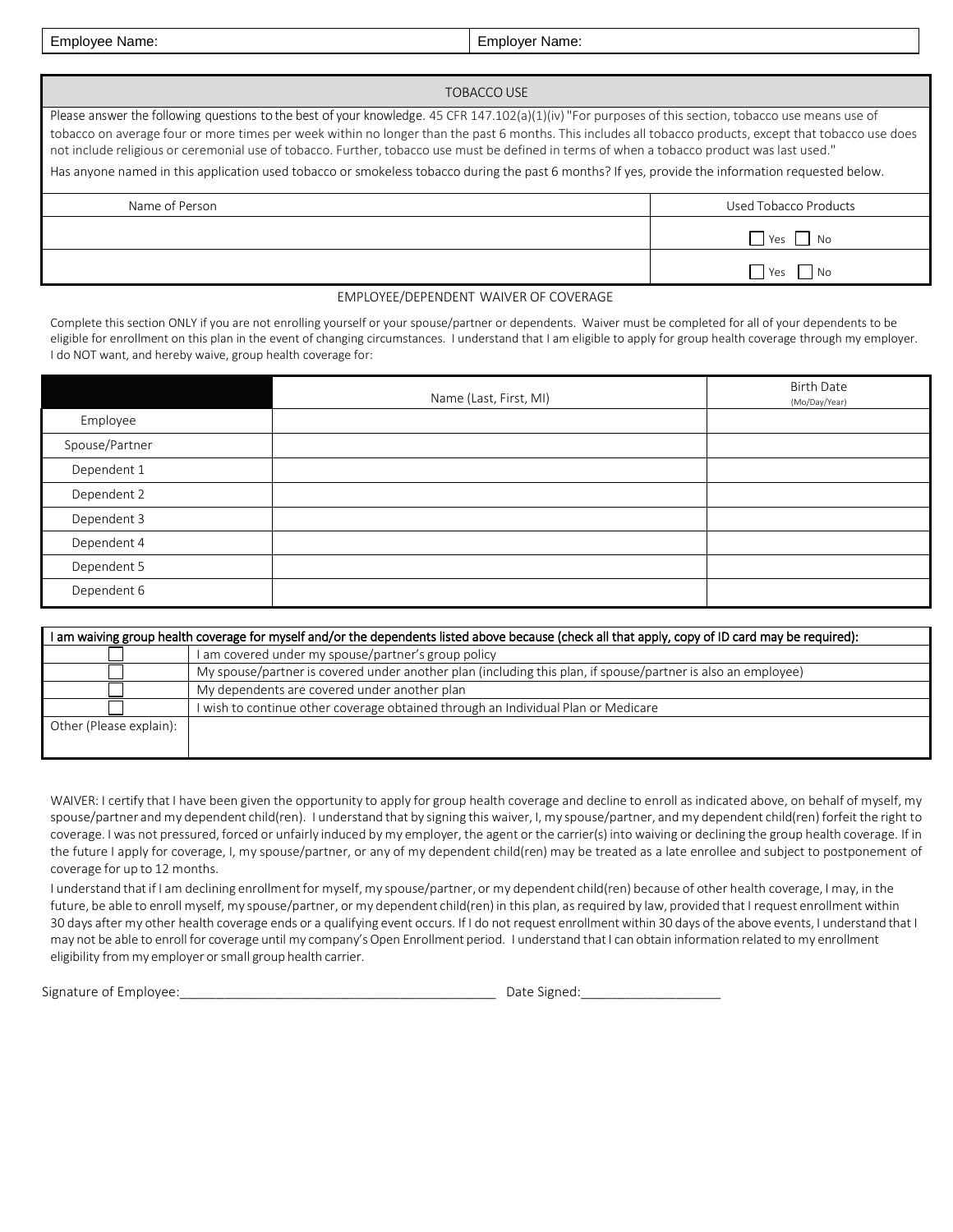| Employee Name: | Employer Name: |
|----------------|----------------|
|----------------|----------------|

|                                                                     |                                   |      |                 | <b>MEDICARE INFORMATION</b>                                                                                                                            |            |                     |                 |                        |                  |         |     |
|---------------------------------------------------------------------|-----------------------------------|------|-----------------|--------------------------------------------------------------------------------------------------------------------------------------------------------|------------|---------------------|-----------------|------------------------|------------------|---------|-----|
| date the additional sheet). A copy of your ID card may be required. |                                   |      |                 | If you need to complete this section for more than one person, please use a separate sheet of paper and attach it to this application (please sign and |            |                     |                 |                        |                  |         |     |
| Are you, your spouse/partner or your child(ren) covered by:         |                                   |      |                 |                                                                                                                                                        |            |                     |                 |                        |                  |         |     |
| Medicare Part A?                                                    | Yes                               | l No |                 | Medicare Part B?                                                                                                                                       |            | l Yes               | $\vert$ No      |                        | Medicare Part D? | $ $ Yes | No. |
| If "Yes," reason for<br>Medicare:                                   | $65+$                             |      | Effective Date: |                                                                                                                                                        | Disability |                     | Effective Date: |                        |                  |         |     |
|                                                                     | End-stage Renal<br>Disease (ESRD) |      |                 | Effective Date:                                                                                                                                        |            | Disability and ESRD |                 | <b>Effective Date:</b> |                  |         |     |
| Name of person covered by Medicare:                                 |                                   |      |                 |                                                                                                                                                        |            |                     |                 |                        |                  |         |     |

|                                                                       |                                      | <b>CURRENT MEDICAL COVERAGE</b>                                                                                                                                                                                                                                                                                            |                                               |                                               |     |                                        |
|-----------------------------------------------------------------------|--------------------------------------|----------------------------------------------------------------------------------------------------------------------------------------------------------------------------------------------------------------------------------------------------------------------------------------------------------------------------|-----------------------------------------------|-----------------------------------------------|-----|----------------------------------------|
|                                                                       |                                      | Will you, your spouse/partner, or your dependent child(ren) listed in this application have other health insurance coverage<br>that will be in effect at the same time as the coverage you are applying for on this application?                                                                                           |                                               |                                               | Yes | No                                     |
|                                                                       |                                      | Your information will help the small employer carrier(s) to coordinate benefits with any other group health coverage you may have.                                                                                                                                                                                         |                                               |                                               |     |                                        |
| Name                                                                  | Carrier Name<br>Carrier Phone Number | Plan Name<br>Group Number<br>Subscriber ID#                                                                                                                                                                                                                                                                                | Effective Date of<br>Coverage<br>(MM/DD/YY)   | Termination Date of<br>Coverage<br>(MM/DD/YY) |     | Type of<br>Coverage<br>(See Key Below) |
|                                                                       |                                      |                                                                                                                                                                                                                                                                                                                            |                                               |                                               |     |                                        |
|                                                                       |                                      |                                                                                                                                                                                                                                                                                                                            |                                               |                                               |     |                                        |
|                                                                       |                                      |                                                                                                                                                                                                                                                                                                                            |                                               |                                               |     |                                        |
| Type of Coverage Key:                                                 |                                      | G = Group Comprehensive Major Medical; I = Individual Comprehensive Major Medical; MS = Medicare Supplement; H = Hospital                                                                                                                                                                                                  |                                               |                                               |     |                                        |
|                                                                       |                                      | Coverage Only; V = Vision Coverage Only; D = Dental Coverage Only O=Other, please explain:                                                                                                                                                                                                                                 |                                               |                                               |     |                                        |
|                                                                       |                                      | This is being asked to determine if there will be coordination of benefits if any of the individuals on the application have existing coverage                                                                                                                                                                             |                                               |                                               |     |                                        |
|                                                                       |                                      |                                                                                                                                                                                                                                                                                                                            |                                               |                                               |     |                                        |
|                                                                       |                                      | PRIMARY CARE PHYSICIAN SELECTION, IF APPLICABLE                                                                                                                                                                                                                                                                            |                                               |                                               |     |                                        |
| by each carrier to your employer. Use additional sheets if necessary. |                                      | This section should be completed only if the small employer group insurance for which you are applying requires the selection of a primary care provider. A<br>selection should be made for each individual applying for such coverage. The provider information may be listed in the provider materials that are supplied |                                               |                                               |     |                                        |
| Covered Person's Name                                                 | Medical Plan                         | Primary Care Physician Name:                                                                                                                                                                                                                                                                                               | Primary Care Physician Address:<br>(optional) |                                               |     | Is this your current<br>provider?      |
|                                                                       |                                      |                                                                                                                                                                                                                                                                                                                            |                                               |                                               |     |                                        |
|                                                                       |                                      |                                                                                                                                                                                                                                                                                                                            |                                               |                                               |     |                                        |
|                                                                       |                                      |                                                                                                                                                                                                                                                                                                                            |                                               |                                               |     |                                        |
|                                                                       |                                      |                                                                                                                                                                                                                                                                                                                            |                                               |                                               |     |                                        |
|                                                                       |                                      |                                                                                                                                                                                                                                                                                                                            |                                               |                                               |     |                                        |